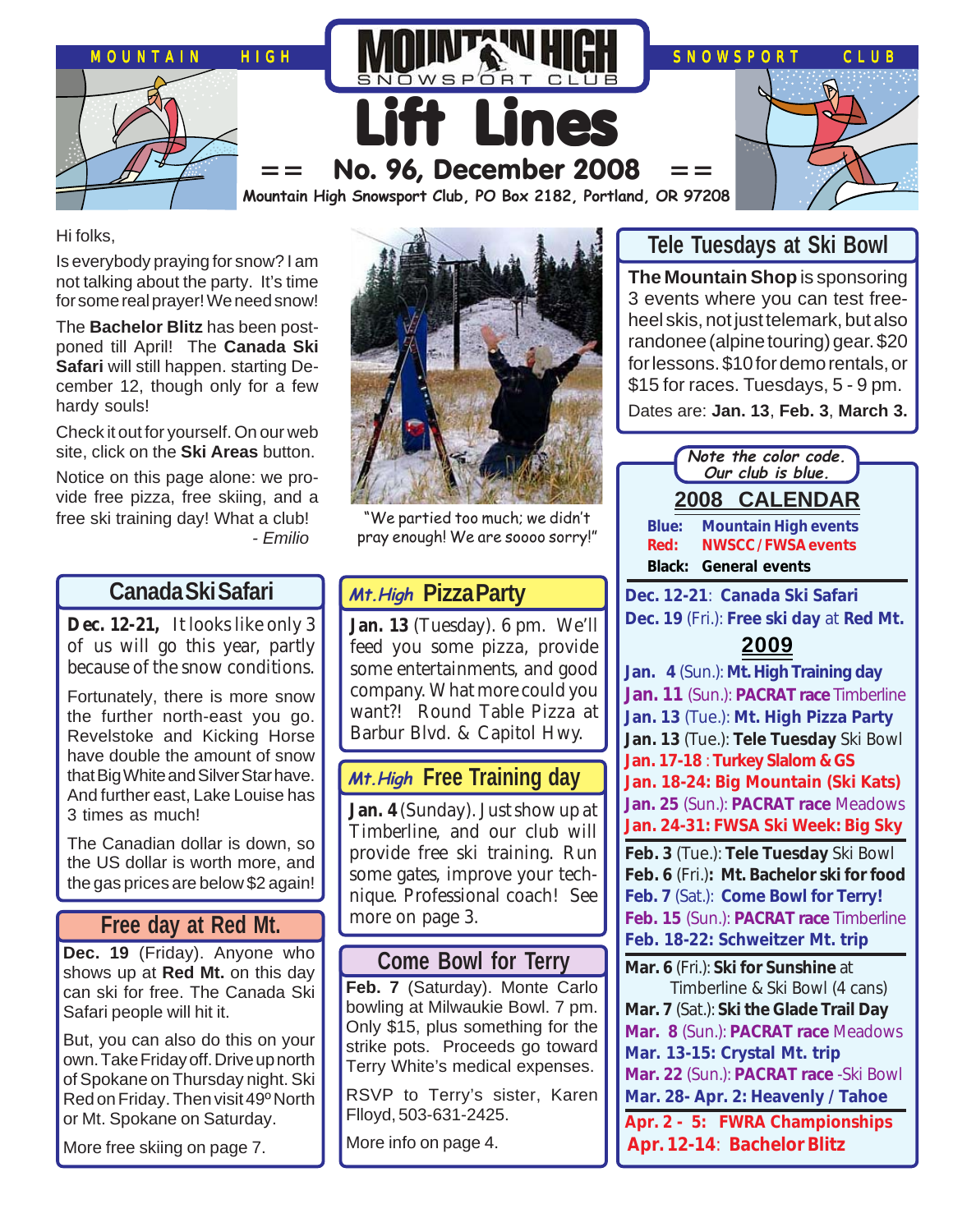#### *MOUNTAIN HIGH* **Recent Events** *SNOWSPORT CLUB*

## page 2 Lift Lines 96, December 2008

 **Membership Party**



**Nov. 13, 2008.** We expected a little over 100 people, but almost 200 showed up! We got 59 new members.

There was enough food for everyone, and most people managed to get a drink before it was announced that alcohol is not permitted on the premises. We outgrew the size of the room anyway. We'll have to find a different place next year.

A new member at the party said: "I wanted to buy a glass of wine, and they gave me one for free! What a club! How do you guys do it?"





Debbi Kor presents Gary **Stevenson a** recognition award for his years of service as club president.

#### **Ski Fair**

**Nov. 17, 2008.**(Monday) Except for the NWSCC (which held the Silent Auction) and the Mt. Hood Meadows booth, our club's booth was probably among the busiest there. Some people renewed their membership, several new ones joined, and some people came just to chat. Haley stood guard and kept us safe with her moose antlers.

The winner of our drawing for a free club membership for a year was Robert Burns. Congratulations!





See more photos at **[www.mthigh.org/PhotosRecent.htm](http://www.mthigh.org/PhotosRecent.htm)**.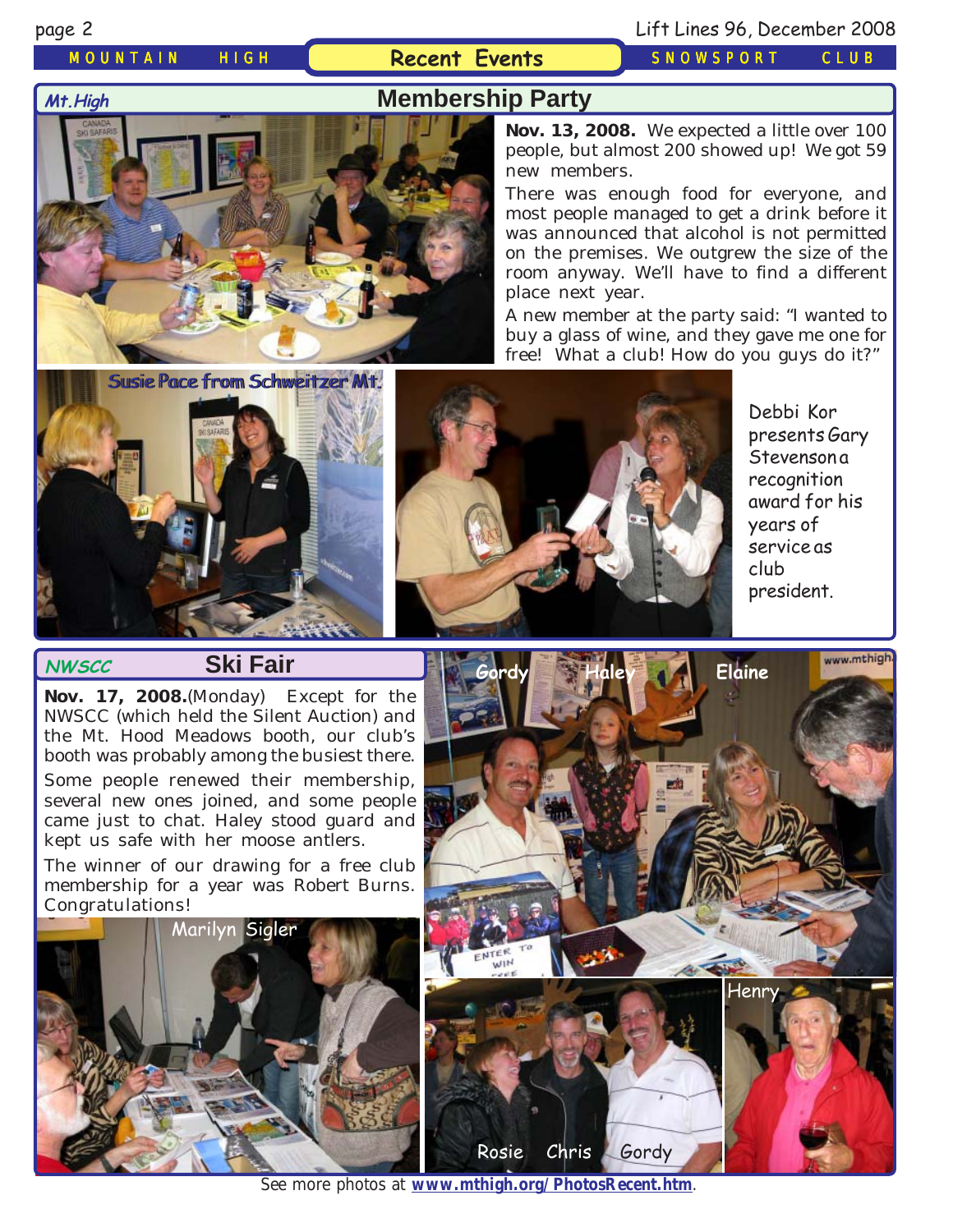*MOUNTAIN HIGH*

**Past & Upcoming Events** *SNOWSPORT CLUB*

## **Mt.High Wine Tour Extraordinaire**

#### **by Debbi Kor**



Saturday, November 29th was the date for the Mt. High 7th Annual Wine Tour. And, a mighty fine tour it was!

Eleven hearty wine connoisseurs departed from the Fred Meyer parking lot in Tigard, bound for a day of memorable tasting of the grape, with our first stop at August Cellars. This is a particular favorite, not only for the wonderful wines, but the yummy hors d'oeuvres and heavenly chocolates by Exquisite Indulgence. If you only go to one winery on Thanksgiving weekend, make it this one. You won't be disappointed.

Next stop….Natalie Estates. This was a new one for our group, but very nice. This scribe only drinks white wine, and found the 2007 Chardonnay to be excellent. I had to rely on the others to let me know that the reds were also top notch.



From there, we hit a couple smaller wineries, but to keep within our budget for the day, we chose to move on to other more main-stream, and well known wineries…..Erath and Sokol Blosser. Erath provided not only some lovely wines to taste and purchase, but a wonderful spot to picnic. We spread our lunch out on two patio tables, and feasted on cheeses, salmon and crab spread, ripe olives, breads, and of course….fine wine. We shared with those around us, including the Erath staff.

Our final stop was at Sokol Blosser. A few sampled the wares, but most of us sat outside enjoying the last rays of sun for the day. A jar of Sauvignon Fudge, from the wonderful kitchens

of Sokol Blosser was purchased and sampled by the group, with a rousing "yummmm" from each of us.

Winding our way back to Tigard, we disembarked our lovely 15 passenger van at Fred Meyer and moved across the street to Newport Grill for a light dinner and conversation. We all agreed that it was a great way to spend a most enjoyable day in good company.





**Jan.13** (Tue.) 6:30 pm at the Round Table Pizza 10070 SW Barbur Blvd., near Capitol Hwy. (by McDonald's). Everybody is invited! Come meet other club mem-

bers, check out what's new. Enjoy some "Maui Zaui" pizza (and other kinds)!

Included:

- \* Slide show or video of recent or upcoming ski trip.
- Socialize, mingle with other club members.
- The pizza is free (on the club), but buy your own drink.

#### **Mt.High Ski Improvement Day Mt.High**



**Jan. 4** (Sun.) Improve your technique, be more precise in your turns, with the help of professional coach **Jack Walker**.

Best of all: your club is paying for this!

Free training! What a club!

Yes, the training is free, and all you have to do is show up. The lift ticket is not included, but we might get a groupd discount. Thanks to **Gordon Lusk** for arranging all this.

Location: Timberline ski area. Pucci main run. More details coming on our web site and via email.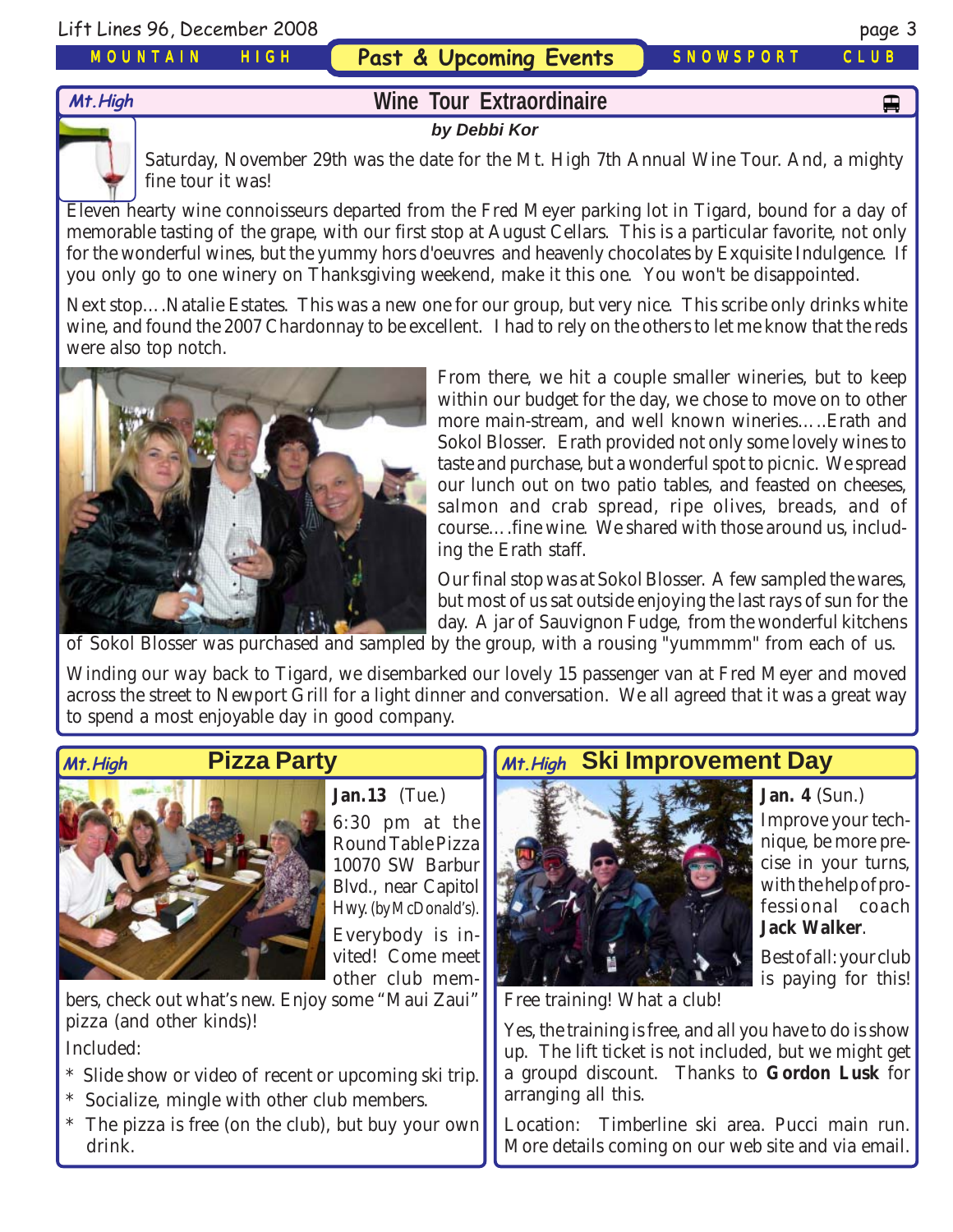#### *MOUNTAIN HIGH* **Fundraisers** *SNOWSPORT CLUB*

page 4 Lift Lines 96, December 2008

### **Come Bowl for Terry!**



As many of you may know already, our club president, Terry White has missed our annual Membership Party because he is dealing with a serous illness.

He is doing much better now, but full recovery will take a few months.

To help him cope with all the medical bills, his sister is organizing a fun benefit event we can all participate in. All proceeds will go toward Terry's medical expenses.

So, come one, come all to an evening of

#### **Monte Carlo Bowling**

**Feb. 7 (Saturday)**, starting at **7 pm**, at the

Milwaukie Bowl 3056 Harrison, nr. Hwy 224 Milwaukie, OR. 97222 Phone: 503-654-7719



Admission: **\$15**, plus any money we may put down for the strike pots. In case you didn't know, that's what "Monte Carlo" stands for. When a certain combination of pins shows up, and it's your turn to bowl, you can win some money from the common pot if you get a "strike".

Don't think about it too much. Just show up and have some fun. It's all for a good cause.

It would help to know how many people will show up, so please **RSVP** to:

**Karen Flloyd**, 503-631-2425.



#### **Oregon Cancer Ski Out**



**March 1-2:** Register your 5-person team now for this fun fundraiser for Cancer Research and hospice care. Two races

are held, and

only consistency counts; not speed. Team registration for 5 people is \$850. Contact **Russ Stanton**, **[russski2day@yahoo.com](mailto:russski2day@yahoo.com)** or **Dick Woolley** at **[rgwoolley@verizon.net](mailto:rgwoolley@verizon.net)**. Lots more information on our web site: **[www.mthigh.org/](http://www.mthigh.org/Events.htm#Oregon_Cancer_Ski_Out) [Events.htm#Oregon\\_Cancer\\_Ski\\_Out](http://www.mthigh.org/Events.htm#Oregon_Cancer_Ski_Out)**

#### **Hope on the Slopes**



**March 21:** (Saturday) at **Ski Bowl**.

A fundraiser for the American Cancer Society.

This is a vertical challenge, where competitors earn points for both dollars raised and the total vertical feet skied. Teams can consist of between 5 and 15 people. You can also compete individually. There are no age restrictions.

Each participant will receive a personal web page that they can customize with their own messages and photos. Features of the web site include the ability to fundraise online and via email, track fundraising progress, and honor loved ones touched by cancer.

Registration is \$35 per person, or \$200 per team (for up to 15 members. Each participant is encouraged to raise a minimum of \$200.

Prizes include lift tickets, skis, boards, clothing,..etc.

Funds raised will be used by the American Cancer Society for cancer research, education, advocacy, and service.

More info at **[www.cancer.org](http://www.cancer.org/)** or **[Click Here](http://www.cancer.org/docroot/COM/content/div_Northwest/COM_5_1x_Hope_on_the_Slopes.asp?sitearea=COM)**.

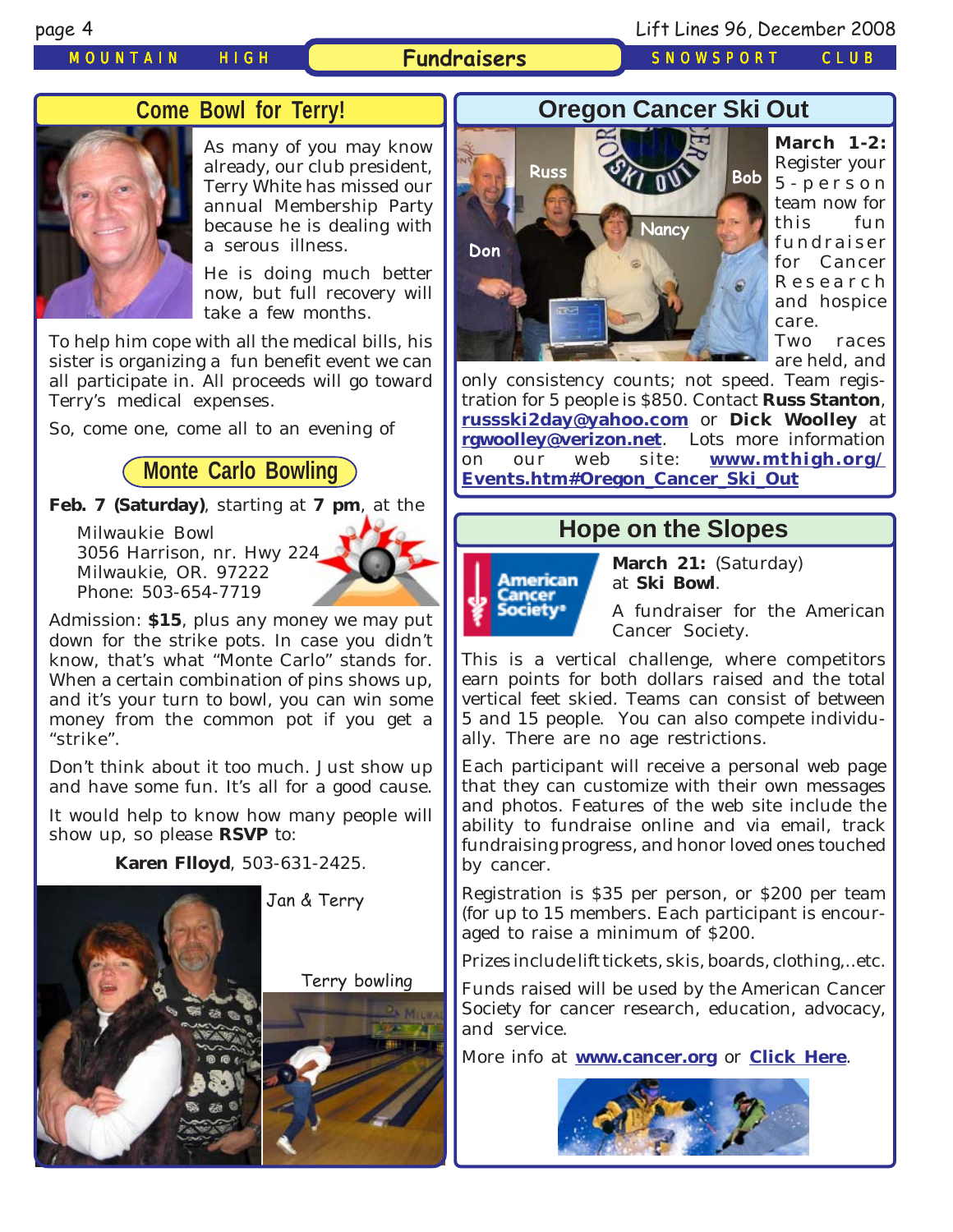*MOUNTAIN HIGH*

### **Reasons to Visit Crystal Mt. This Season - by Linda McGavin -**

To fully experience what our club has to offer, you should come on some trips with us. Our bus trip to Crystal Mountain is one of the most affordable. There are actually lots of good reasons to come on this trip:

1. **It is a HUGE mountain** with something for all skiing abilities.

2. **Backcountry.** It has absolutely incredible lift-served "backcountry" skiing.

3. **Fast lifts.** Most of the lifts are high speed quads, and there are two six pack chairs for all abilities, and one high speed double chair in the Northway Basin (experts only).

4. **The Views.** There is an amazing view of Mt. Rainier from the top!

5. **Beautiful lodges** with excellent food, one at the base and two on the mountain, one with a view of Mt. Rainier as you eat.

6. **Great company!** You get to ski with old friends and new friends in the best ski club around! Our bus trips are among the most fun of all!

7. **Lower prices.** You get reduced price tickets on Saturday included in the trip price, and half price tickets on Sunday (you need to show your club membership card at the ticket window and buy your own ticket - but hey, to ski Crystal for only \$30 is a super deal!).

8. **Affordable lodging.** The trip is far less expensive because we stay in Enumclaw, only about 45 minutes from the mountain. (Maybe we can stay on mountain on a future trip if the demand is there.)

9. **The food.** There are a number of restaurants very close to our lodging.

10. **Proximity.** The bus ride is about as long as going to Mt. Bachelor, without the need to go over a mountain pass to get to our lodging! Getting there is mostly smooth sailing on I-5.



**Next month:** What's so special about **Heavenly Valley & Lake Tahoe.**





Linda at Crystal Mt.





## **Trip incentives** *SNOWSPORT CLUB*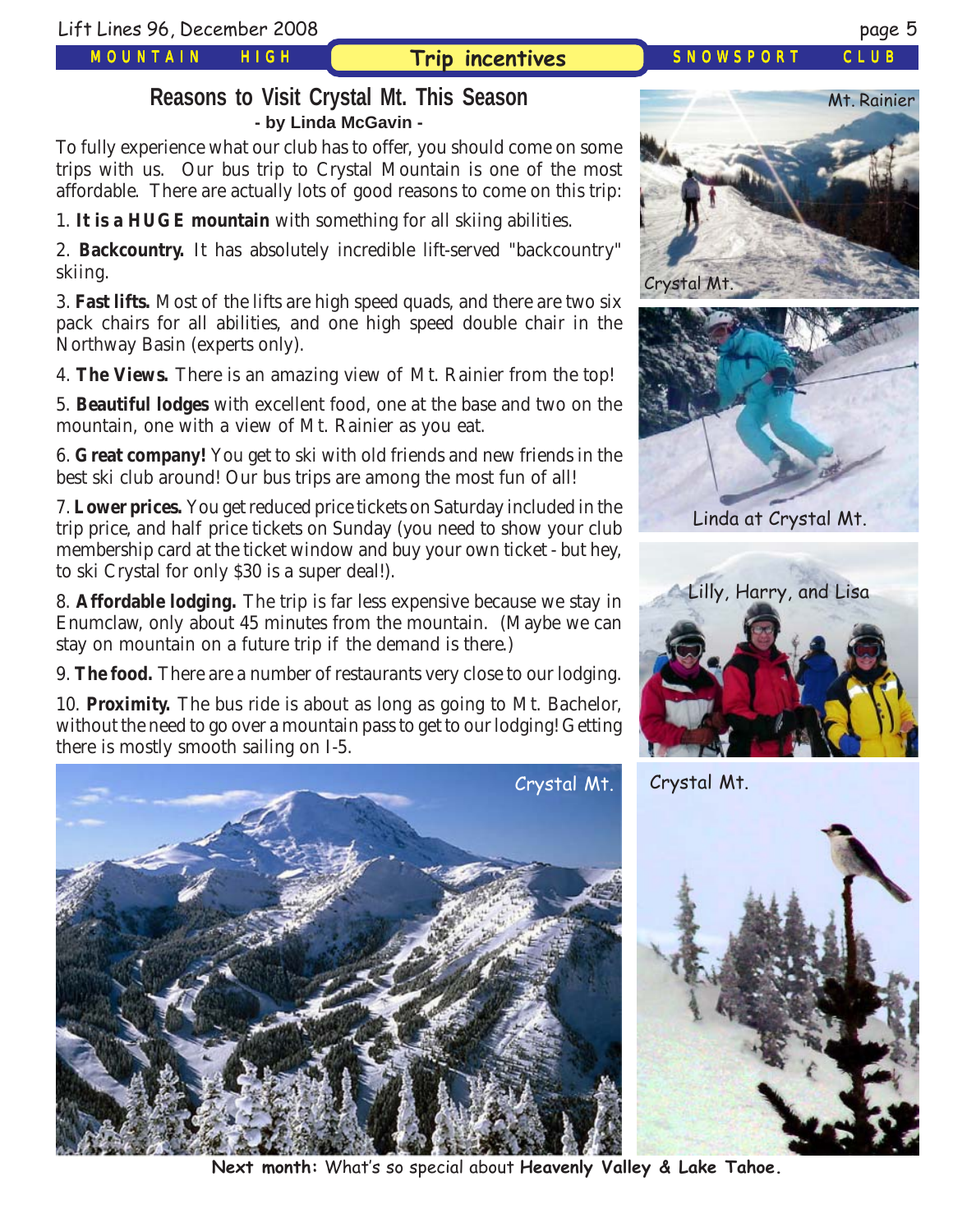#### *MOUNTAIN HIGH* **PACRAT Racing** *SNOWSPORT CLUB*

page 6 Lift Lines 96, December 2008

### **PACRAT News**

**Pacific NW Area Clubs Recreational Alpine Teams**



We have formed a brand new team, but we also lost one of last year's teams. So, on balance, we still have 13 teams of 10 people each, plus a few more new racers who will be placed in a mixed team, consisting of people from several clubs. Out total is approximately 135 Mt. High racers.

**[www.mthigh.org/Racing.htm](http://www.mthigh.org/Racing.htm)**. **Bruce Ellison** Mt. High Racing Director

See more info about recreational PACRAT Racing at

If you want to race, contact Bruce ASAP: **[Yuffiet@comcast.net](mailto:Yuffiet@comcast.net)** or phone: 503-697-7892.

## **Team Captains' meeting / Bib pick-up**

Dec. 17 (Wednesday) -- Mandatory team captains' meeting, to pick up the racing bibs for their teams. Location: the **Buffalo Gap**, 6835 SW Macadam Ave, Portland, OR 97219. , starting at **6:00 pm**.

Team captain will distribute the bibs to their teams.

## *2009 PACRAT Race Dates*

| <b>Date</b> | Location                                               |
|-------------|--------------------------------------------------------|
|             | Dec. 2 (Tue.) Mt. High teams signup deadline.          |
|             | Dec. 10 Deadline to send all forms to Pacrats          |
|             | Dec. 17 (Wed) Team captains bib pickup, at Buffalo Gap |
|             | January 11 Race 1: Timberline                          |
|             | January 25 Race 2: Mt. Hood Meadows                    |
|             | February 15 Race 3: Timberline                         |
| March 8     | Race 4: Mt. Hood Meadows                               |
| March 22    | Race 5: Ski Bowl                                       |
| March 29    | Make up race, Timberline; only if a race is canceled   |
| April 4-6   | FWRA Championships, Northstar-at-Tahoe                 |
|             | April 17 (tent.) Rat Attack Awards Party               |



**Note to new racers:** If you are nervous about racing right next to another person, let him/her go first. Your clock doesn't start until your legs cross the starting gate.



submit your lift tickets (or receipts) to: NWSCC, PO Box 1915, Portland OR 97207. More info on our Council's web site: **[NWskiers.org](http://www.nwskiers.org/)**. For more info, contact **Steve Coxen**, 503-679-9022, or by email to: **[sacoxen@aol.com](mailto:sacoxen@aol.com)**. See the **[Articles](http://www.mthigh.org/Articles.htm)** page on the Mt. High web site for last year adventures.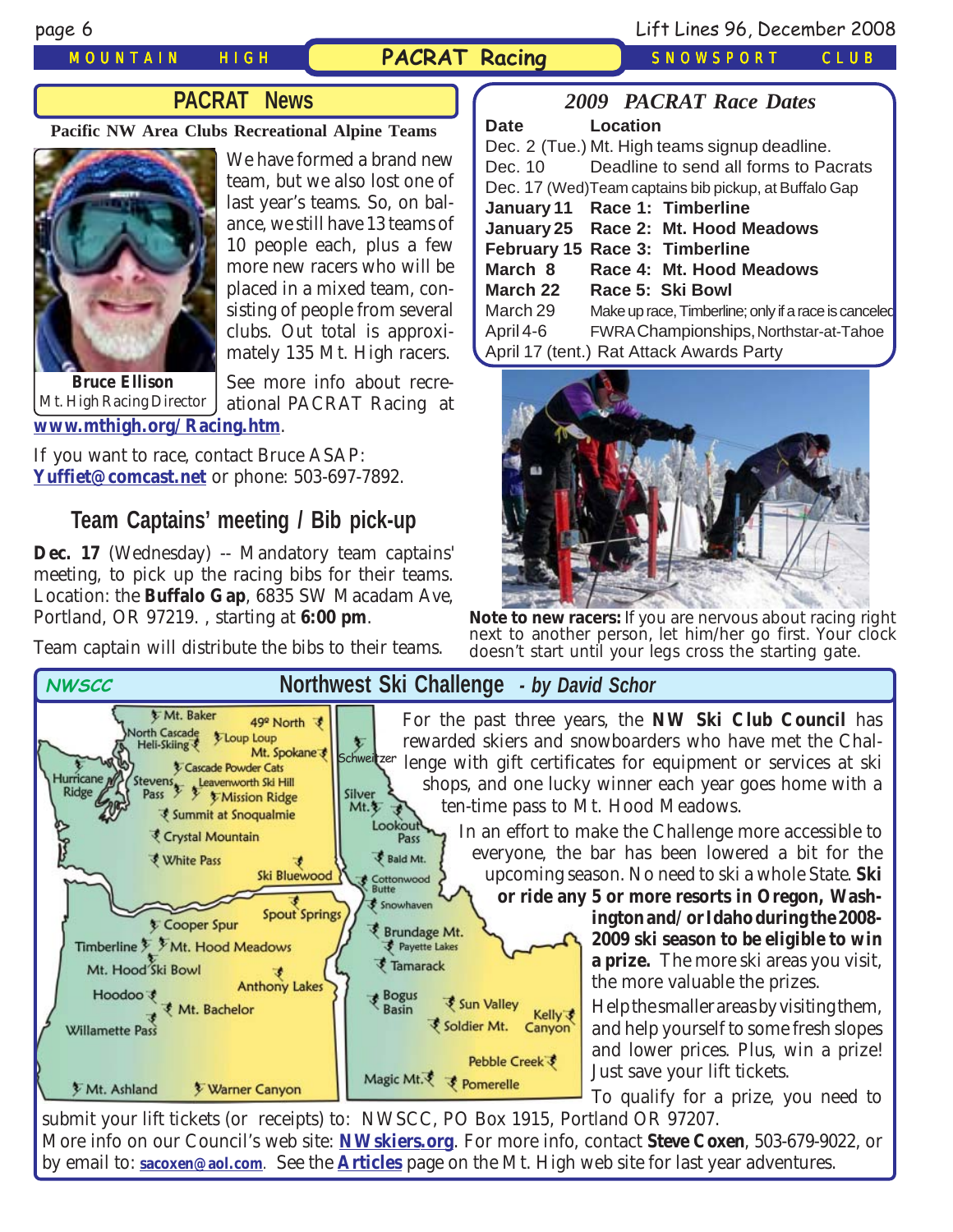#### *MOUNTAIN HIGH*

### **Membership Cards**



Most people have already picked up their membership card in person at the **Membership party** or **Ski Fair**. If you did not get one, we'll mail it to

you. Please send your mailing address to Elaine Bock, **[SeawitchPdx@aol.com](mailto:seawitchpdx@aol.com)**, or to: **Mountain High Snowsport Club**, PO Box 2182, Portland, OR 97208.

### **Free \$kiing corner: Cheap tickets**



Would you like your tickets free or just cheap?

To combat high lift ticket prices, you have lots of options. Hoofing it up the

hill, or using skins and alpine touring

gear is definitely one of them.

Another is to check out the long list of **free** or **halfprice** offerings we published in the Nobember issue of Lift Lines, on page 4. The list is now also posted on our web site at: **[www.mthigh.org/Lift-tickets.htm](http://www.mthigh.org/Lift-tickets.htm)**.

#### **Buses to Mt. Hood Meadows**



**Buses** to Meadows will run on Fridays from the Mountain Shop, and on weekends and holidays from Tualatin and Gate-

way Park & Rides. Cost: \$79 includes both bus and lift ticket.

#### **Mt. High Wall Calendar**



**Club News**

A 15-month wall calendar (Oct. 2008 - Dec. 2009), with our club photos and with most of our trips and races already marked, is now on our web site EVENTS page. You can print it in 2 sizes, or let Emilio print it for you for a small fee: 1. Tabloid (11x17") ... \$8. 2. Letter (8.5 x 11") ... \$4. Downloads are free, of course.

## **Mt. Bachelor Lift Ticket only \$50**

Just show your club membership card and a photo ID at the Mt. Bachelor Sports Desk and receive a \$50 allday lift ticket. Just one of the benefits of membership.

## **Mt. High Man & Woman of the Year**

Every year, we honor 2 people who have contributed to the club and to our sport. Some of the past honorees:

| 2008: Jack Folliard  | <b>Elaine Bock</b> |
|----------------------|--------------------|
| 2007: Gary Stevenson | Linda McGavin      |
| 2006: Gordon Lusk    | Linda McGavin      |
| 2005: Terry White    | Debbi Kor          |
| 2004: Emilio Trampuz | Debbi Kor          |
| 2003: Emilio Trampuz | Debbi Kor          |
| 2002: Emilio Trampuz | Debbi Kor          |

All the NW Ski Club Council winners win 2 days/ 2nights at Big White or Silver Star. The winners at the Far West level will win 5 days at Big White/Silver Star.

So, start doing good works for the club if you want to be a candidate next year. Or start thinking about whom we should nominate this coming year.

### **Mountain High entry in Outstanding Club Competition**



Every year, we enter the "Outstanding Club" competition.

This year, the entries have to be presented in the form of **3-ring binders** containing short presentations of our various activities (On the snow activities, Promoting the sport of skiing, Charity events, Social activities, etc.)

It would be great if **every member of our club submitted a page**, illustrating some fun aspect of our club, some activity in which you participated, etc. Preferably, include at least one photo. Or a collage of photos. Personalize it with your own photo. Let's show them this club has a lot of active members! Think about it. Send all entries to Emilio

Trampuz, <u>Emilio2000@earthlink.net</u>. Or mail your contribution to Emilio Trampuz, 4742 Liberty Rd. S., #296, Salem OR 97402. Let's win that Outstanding Club title!

*SNOWSPORT CLUB*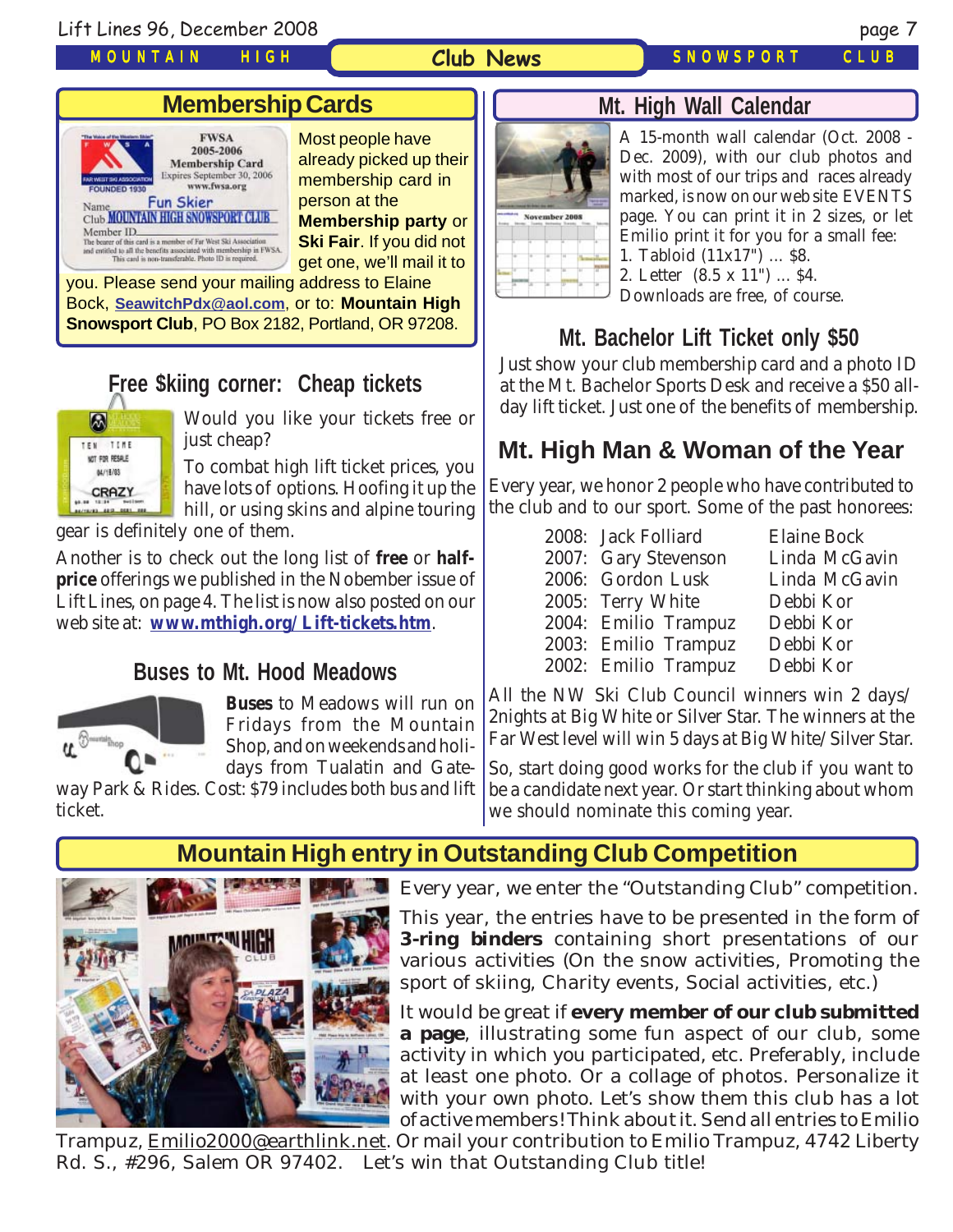#### *MOUNTAIN HIGH* **Upcoming trips** *SNOWSPORT CLUB*

# **Mt. High Trips Preview**

## **Winter Trips**

*The following pages are trip summaries. More info and updates will be posted on our web site: [www.mthigh.org/Trips.htm](http://www.mthigh.org/Trips.htm).*

## **Signup deadlines:**

|  | 1. For Schweitzer Mt.: Jan. 15 |  |  |
|--|--------------------------------|--|--|
|  |                                |  |  |

2. For Crystal Mt.: Feb. 15

3. For Heavenly/Tahoe: Feb. 28

## **Big Mt.** (MT)



**Jan. 18 - 24, 2009.** A train trip to Whitefish Mountain Resort

(the new name for Big Mt.)

The **Ski Kats** club invites us to join them. Party en route. Sleeping compartment included in both directions. 4 days skiing out of 5, ground shuttles included.

Price: \$749 (adults, 16 - 64) \$679 (seniors 65 - 69). \$482 (seniors 70 or over)

Mail \$100 deposit to Mt. Hood Ski Kats, PO Box 90141, Portland, OR 97290. "Attn: Dincelli"

Contact: **Annette D'Incelli**, 503- 788-0956, or **[dincelli@aol.com](mailto:dincelli@aol.com)**.

## **Mt.High Whistler Cabin**

**Jan. 25-31, 2009.** 6 nights lodging/ 5 days skiing. Carpooling. Cost - \$250 pp. includes lodging, daily breakfast, lunch & dinner.



Everyone is encouraged to cook a dinner. For lift tickets, use Shell coupons.

Lodging in a cabin 5 min. north of Whistler Village. Shuttle to lifts every 20 mins. Contact **Bill Leeper**: 503-639-2603.



Want to see a preview of our trip destinations for this year? Check out a 3.5 minue **[slide](http://www.mthigh.org/Photos.htm) [show](http://www.mthigh.org/Photos.htm)** we just set up on our **[Photos](http://www.mthigh.org/Photos.htm)** page. Normally, that is a static page with just 5 or 6 sample photos from our former trips. But, we have now added a special insert, which displays a slide show highlighting 4 upcoming club trips (Canada Safari, Schweitzer, Crys-

tal, and Lake Tahoe), all based on previous similar trips.

**Suggestion:** Click on the button in the upper right corner of the insert, to enlarge the window. Then hit the middle button to start the show.

Want even more? Go to our **[Videos](http://www.mthigh.org/Videos.htm)** page, and watch the videos of our **Heavenly/Tahoe** trip, the **Canada 2006** trip, the **Crystal Mountain 2005**. Sorry, no Schweitzer video yet, but for Schweitzer, check out the video on Schweitzer's home page, at **[www.schweitzer.com](http://www.schweitzer.com/)**.

**Spring Bachelor Blitz !!!**

# **NWSCC**



**NEW DATE PROBABLY: Apr. 10-12, 2009. Date yet to be confirmed.** Join all local ski clubs in a

 $\blacksquare$ 

celebration of Mt. Bachelor's 50<sup>th</sup> anniversary.

Only **\$249** includes:

- > 2 nights lodging
- > Bus from Portland
- > Saturday night dinner

Lift tickets are extra, but will be very affordable, at only **\$79** for a 2-day pass (Saturday and Sunday).

During the 80s and 90s, local ski clubs used to run several busloads of people to Mt. Bachelor, to usher in the new season with a big party. The last Blitz was held in December 2001.

Now, seven years later, it's time to dust off our skis, re-visit Mt. Bachelor, and ski and party hard. It's time for another Blitz!

Mail a \$249 check to: NWSCC P.O. Box 1915 Portland, OR 97207.

Contact **Debbi Kor** at: **[ijustwannarun1@comcast.net](mailto:Ijustwannarun1@comcast.net)**, 206/283-0269.

- **Mt. Bachelor Family Trip Skiyente** p
	-

**April 10-12, 2009.** Each year, the all female Skiyente Ski Club organizes a Family trip, open to all members of local ski clubs.

This year, the trip will be to Mt. Bachelor, on Easter weekend. Send \$100 deposit to Skiyente Ski Club, P.O. Box 56342, Portland OR 97238. Contact: Colleen Walter, **[colleenski2002@yahoo.com](mailto:colleenski2002@yahoo.com)**.

See more info on our web site, on the **[TRIPS](http://www.mthigh.org/Trips.htm)** page.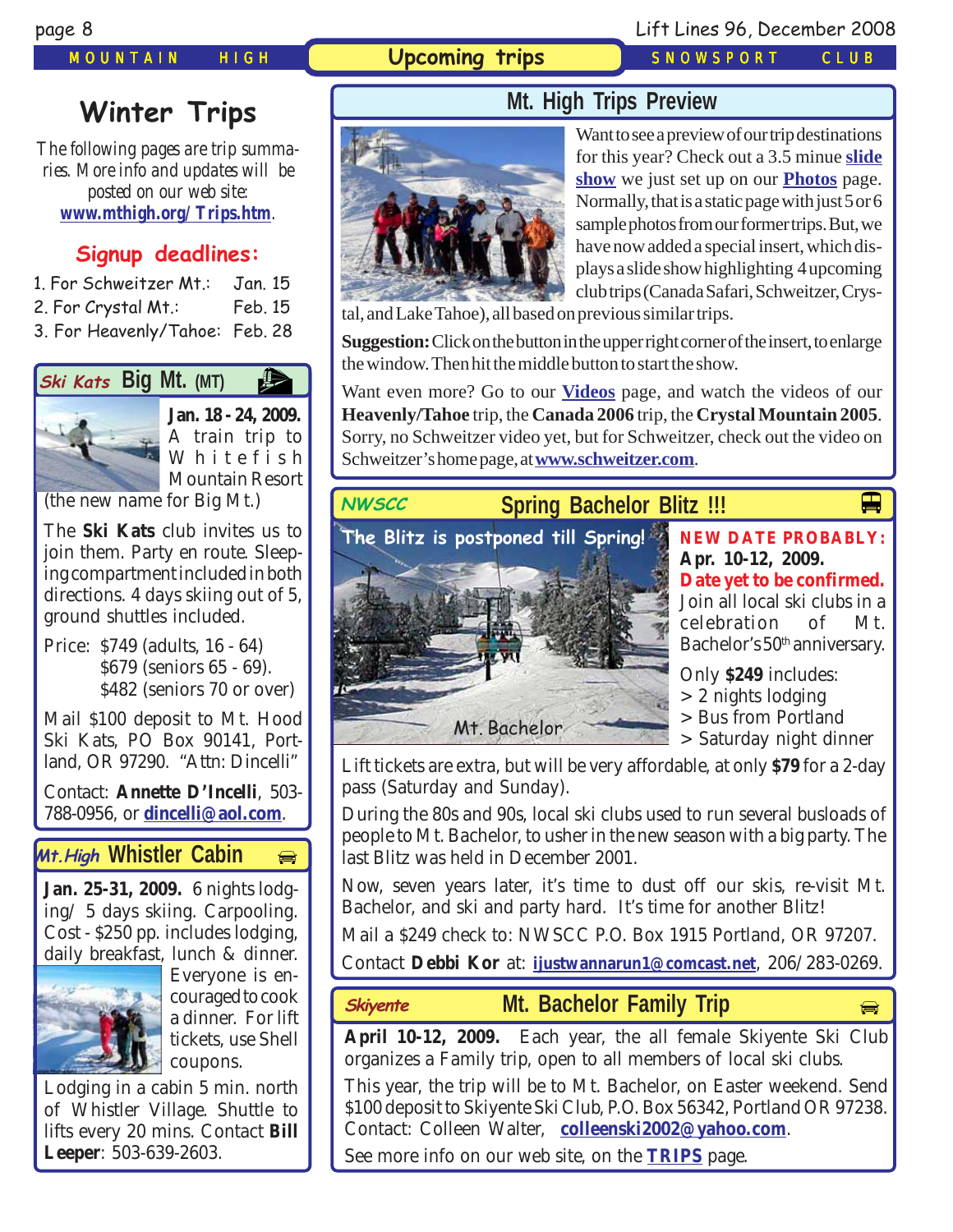Lift Lines 96, December 2008 page 9

*MOUNTAIN HIGH*

**Trips** *SNOWSPORT CLUB*

## F*WSA* **Far West Ski Week: Big Sky (MT)**



The FWSA amenity package includes:

- 
- \* Registration \* Welcome Party, \* Pub Crawl,
- \* 5-day lift ticket, \* Mountain Picnic, \* 3 Races (optional);
- \* Après Ski Party, \* Council Night Event, \* Farewell Awards Banquet

J**an. 24-31, 2009.** The biggest ski party in the West is the annual Far West trip, involving dozens of ski clubs throughout the Western States.

**Big Sky** and adjacent **Moonlight Basin** offer lots of terrain.

**Price** ranges are from \$900 to \$1485 depending on lodging selection. \*Price does NOT include air or ground transportation.

Price includes 7 nights lodging (double occupancy) and the FWSA amenity package. (FWSA amenities packages will NOT be sold separately) The Voice of the Western Skier"

**FAR WEST SKI ASSOCIATION** FOUNDED 1930

Send in a \$100 deposit. Make check payable to **Northwest Ski Club Council**, P.O. Box 1915, Portland OR 97207. Contact: **Barbara Bousum**, 503/224-3584, **[BBousum@gmail.com](mailto:BBousum@gmail.com)**.

## **Mt.High Schweitzer Mt. (ID) + 49<sup>o</sup> North (WA)**

[Snow ghost at Schweitzer Mt.](http://www.schweitzer.com/)



**Feb. 18 - 22, 2009.** 4 days/4 nights. Leave Wednesday around noon. Return on Sunday by 9 pm. 3 days and nights at Schweitzer, plus 1 day at 49º North.

**[Schweitzer Mt.](http://www.schweitzer.com/)** Larger than many Colorado resorts, with 2,900 acres and 2,400 vertical feet. It has a 6 passenger hi speed lift, 2 hi speed quads, 1 triple, 3 double lifts. Open bowl and tree skiing. Long cruisers. Ski-in/ ski-out lodging. See snow-ghosts & ghost of Mr. Schweitzer.

**49º North** has 2,325 acres, 1,850 vertical feet, served by 1 quad and 4 double chairlifts. You can ski the 7 Deadly Sins (aka Cy's glades), and ring the mountain god's bell for good luck. Long cruisers. Lots of tree skiing.

**Lodging:** 3 nights at Selkirk Lodge in on-mountain village at Schweitzer, hot tub, heated pool, restaurant, ski-in/ski-out. After leaving Schweitzer, we'll spend a night in a motel in Newport (WA), an hour from Schweitzer and less than an hour to 49º North. Motel has high-speed internet, cable TV, and restaurant.

**Transportation.** We'll have a chartered bus all the way from Portland. If you prefer, you can fly to Spokane, and connect with us either in Spokane or at Schweitzer Mt. Flight is not included.

**Price:** Sliding scale, depending on the number of participants. For **30** people, price = **\$677**. For each additional 2 people, price for everyone drops by \$7. For 40 people, price  $= $641$ . Price for those 65 or older will be **\$20 less**. **Approximately 27 people have signed up so far. Final payment needed by Jan. 15.**

**Included:** 4 nights lodging, 3 breakfasts (at Schweitzer), 4 lift tickets, and bus transportation.

**Payment schedule:** Initial deposit = \$100.

2nd deposit **by Nov. 10** =  $$230$  additional

Remaining sum **by Jan. 15 =** (approx. \$330 or less, depending on # of participants). Use **[Dough Transmittal form](http://www.mthigh.org/Documents/DOUGH%20TRANSMITTAL%20FORM.pdf)**, p.11. Note: No cancellations in the last 30 days.

Contact **Emilio Trampuz** at: 1-503-378-0171, or **[Emilio2000@earthlink.net](mailto:Emilio2000@earthlink.net)**.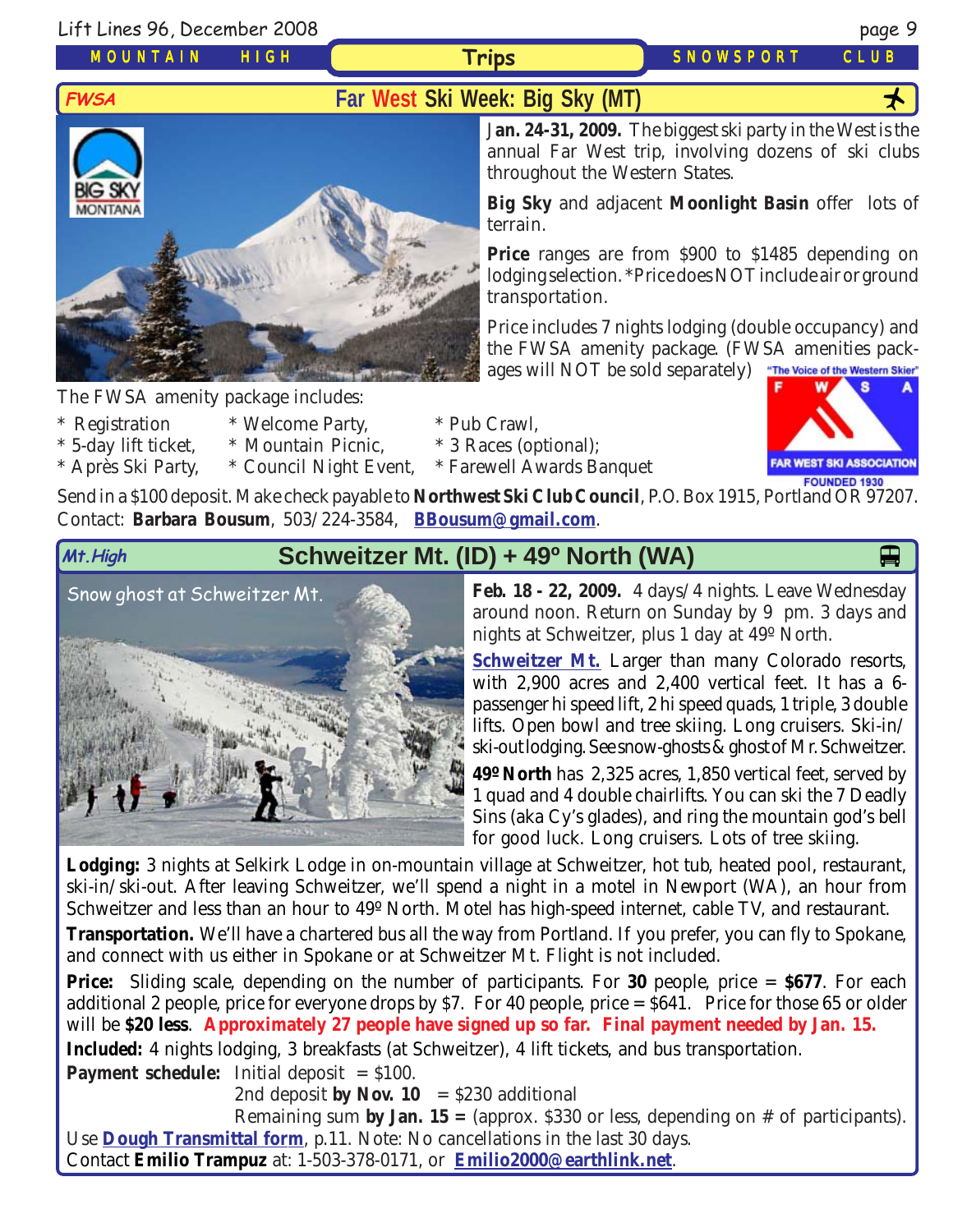**Mt.High**

#### *MOUNTAIN HIGH* **Trips** *SNOWSPORT CLUB*

#### **[Crystal Mountain \(bus trip\)](http://www.crystalmt.com/)**

**March 13-15, 2009.** Our annual **Mt. High weekend bus trip**. 2 nights/2 days. We leave Friday around 5:00 pm. Lots of fun on the bus - this is the best way to get to know other club members! We'll return Sunday by 8 pm.

**Crystal Mountain** is the largest ski area in Washington with 3,100 vertical feet and 57 named runs. There's everything from gentle groomed cruising runs for beginners to challenging steeps - backcountry, glades, chutes and unbelievable black runs for the more adventurous. Skiing Magazine voted Crystal Mountain the #7 top mountain in North America. There are 2 six-pack hi-speed lifts, 2 hi-speed quads, 2 triples, and 4 doubles.



We'll again stay at the Best Western Park Central hotel in the center of downtown Enumclaw, 45 minutes from the mountain, with easy access to a variety of restaurants and bars. Breakfast is provided for hotel guests.

We'll keep the cost down by using a sliding scale. **The more people, the lower the price** (\$3 less for every additional 2 people). Bring all your friends and save money! Price (with a minimum 28 people), is **\$220** for the bus trip, 2 nights' lodging, 2 breakfasts, and one lift ticket. The reason for only one lift ticket is that on Sunday, March 15, Crystal Mountain is allowing all NWSCC club members to buy tickets at half price - only \$30 - but you have to go to the ticket window yourself and show your NWSCC card (i.e. your club membership card; you'll get it when you re-join for 2008-09). **Approx. 31 people have signed up so far.**

Use **[Dough Transmittal form](http://www.mthigh.org/Documents/DOUGH%20TRANSMITTAL%20FORM.pdf)**, p.11, to send **\$100 deposit**, due by **November 30**. Full payment due by February 15, 2009 (you will be told the balance due - the trip price could be as low as \$205 (if we get 40 people!). No refunds after Febr. 15 unless you fill your spot. Contact **Linda McGavin:** (503)652-2840, **[Trips@mthigh.org](mailto:Trips@mthigh.org)**.



[Crystal Mt.](http://www.crystalmt.com/)

Harry & Lisa at Heavenly, Lake Tahoe

## Mt.High **Download Cake Tahoe / Heavenly**



**Mar. 28 - Apr.2, 2009** A 5-day trip (Saturday - Thursday).

**Skiing:** Heavenly is our main destination, with 4,800 acres and 3,500 vertical feet, and slopes in both California and Nevada. But, we'll ski other places too. **Approximately 15 people have signed up so far.**

**Lodging:** Lakeland village condos, 1-4 bedrooms, full kitchen, hot tub, heated pool, sauna, free shuttles, 1 mile to the lifts.

**Fly to Reno (on your own),** or drive, or rent a car. Janice can help you carpool with others. You can also link this trip with the Far West Championships at Northstar, which start the day after this trip ends.

**Price:** Approx. \$**400** (yet to be finalized) includes:

- \* 5 nights lodging, in shared condo. \* Breakfast
- \* 2 of 3 days lift ticket to Heavenly \* Wine & cheese welcome party,
- \* Shuttle around town and to Heavenly gondola or tram.

Contact **Janice Jessen**: **[jessen9011@comcast.net](mailto:jessen9011@comcast.net)** Send \$100 deposit. Use **[Dough Transmittal form](http://www.mthigh.org/Documents/DOUGH%20TRANSMITTAL%20FORM.pdf)**, p.11. Note: No cancellations in the last 30 days.

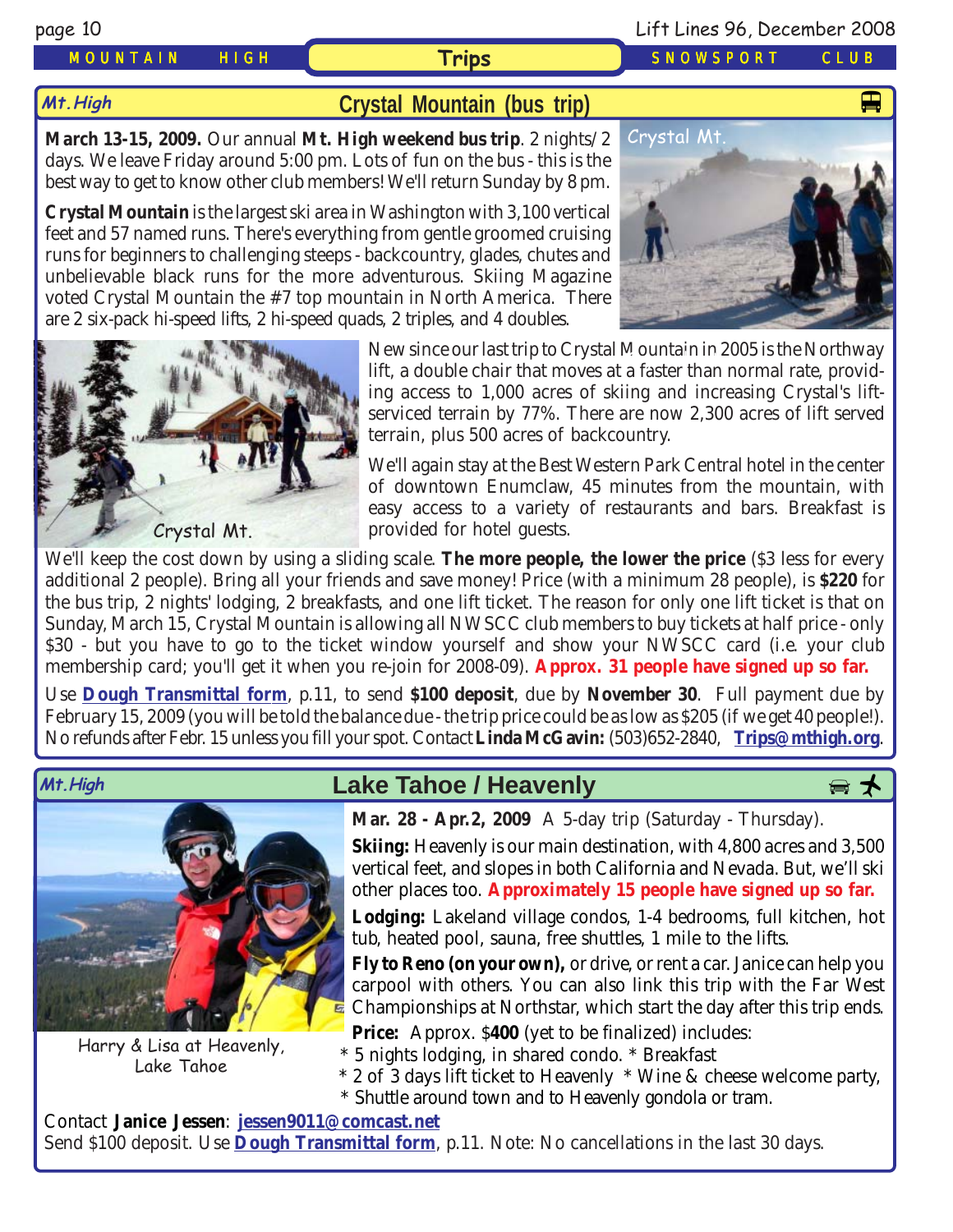| Lift Lines 96, December 2008                                                                                                                                                                                      |                       |                                    |                                        |                                       | page 11                                                                     |
|-------------------------------------------------------------------------------------------------------------------------------------------------------------------------------------------------------------------|-----------------------|------------------------------------|----------------------------------------|---------------------------------------|-----------------------------------------------------------------------------|
| <b>MOUNTAIN</b>                                                                                                                                                                                                   | HIGH                  | Contacts / Club info               |                                        | <b>SNOWSPORT</b>                      | CLUB                                                                        |
|                                                                                                                                                                                                                   | <b>Email Options</b>  |                                    |                                        |                                       | <b>Mountain High Meeting</b>                                                |
| In between newsletters, we keep you informed via email. You have a choice:                                                                                                                                        |                       |                                    | Usually the last Tuesday of the month. |                                       |                                                                             |
| A) Recive ALL the club's emails. All ski-related and/or club related.                                                                                                                                             |                       |                                    |                                        |                                       | Dec. 30 (Tue.): Open to all who                                             |
| B) Receive only club-related messages. If it's not about our club, it won't be<br>sent. That means, no emails about other clubs, other ski areas, NWSCC,<br>FWSA, ski shop specials, etc. Strictly our club only. |                       |                                    |                                        | ing to plan future events.            | want to get more involved with the<br>club. This is an organizational meet- |
| C) No email at all. Just the monthly newsletter, and nothing else.                                                                                                                                                |                       |                                    |                                        |                                       | Gather at 6:00 pm. Start at 6:30 pm.                                        |
| Indicate your preference on the Membership renewal form. If you wish to                                                                                                                                           |                       |                                    |                                        |                                       | Location: Round Table Pizza, 10070                                          |
| switch at any point, let <b>Emilio</b> know your preference.                                                                                                                                                      |                       |                                    |                                        |                                       | SW Barbur Blvd., near Capitol Hwy.                                          |
| Mountain High snowsport club contacts:                                                                                                                                                                            |                       |                                    |                                        |                                       | General info:                                                               |
| <b>President:</b>                                                                                                                                                                                                 | Terry White,          | H: 503-781-4558,                   | TWhite223@msn.com                      |                                       | info@mthigh.org                                                             |
| <b>Vice-President:</b>                                                                                                                                                                                            | Gordon Lusk,          | H: 503-804-8363,                   |                                        | GordyLusk@hotmail.com                 | Web site:                                                                   |
| Secretary:                                                                                                                                                                                                        |                       | Diane Zhitlovsky, H: 503-244-3392, | Dianezhi@hotmail.com                   |                                       | www.mthigh.org                                                              |
| <b>Treasurer:</b>                                                                                                                                                                                                 | Sandi Dykstra,        | H: 503-629-0177,                   | sandid@aol.com                         |                                       |                                                                             |
| Membership Director: Elaine Bock,                                                                                                                                                                                 |                       |                                    |                                        | SeawitchPdx@aol.com                   |                                                                             |
| <b>Race Director:</b>                                                                                                                                                                                             | <b>Bruce Ellison,</b> | H: 503-697-7892,                   | Yuffiet@comcast.net                    |                                       |                                                                             |
| <b>Newsletter Editor:</b>                                                                                                                                                                                         |                       | Emilio Trampuz, H: 1-503-378-0171, | info@mthigh.org                        |                                       |                                                                             |
| <b>Social Activities:</b>                                                                                                                                                                                         |                       | Marsha Cosgrove, H: 503-799-2833,  |                                        |                                       |                                                                             |
| <b>Golf:</b>                                                                                                                                                                                                      | Cal Eddy,             | H: 503-631-3115,                   |                                        | W: 503-805-8606, baebaw@ccwebster.net |                                                                             |
| Mid-week skiing:                                                                                                                                                                                                  | George Yun            | H: 503-697-3055,                   | boar2m@msn.com                         |                                       |                                                                             |
| <b>NWSCC Rep:</b>                                                                                                                                                                                                 | Debbi Kor,            | H: 503-314-7078,                   |                                        | ijustwannarun1@comcast.net            |                                                                             |
| <b>Trip Directors:</b>                                                                                                                                                                                            |                       | Linda McGavin, H: 503-652-2840,    | Trips@mthigh.org                       |                                       |                                                                             |
|                                                                                                                                                                                                                   | Janice Jessen,        | H: 503-636-0687,                   |                                        | jessen9011@comcast.net                |                                                                             |

### DOUGH TRANSMITTAL FORM

Mail check payable to: Mountain High Snowsport Club, PO Box 2182, Portland, OR 97208.

| PLEASE PRINT CLEARLY:                                              | [ ] New membership                                                                                                                                                                                                                                                                                          | [ ] Renewal |                      | Whereas the Mountain High Snowsport Club ("Club") is an orga-<br>nization of fun loving ADULTS whose events are organized by<br>members who volunteer their efforts for the enjoyment of their                                 |
|--------------------------------------------------------------------|-------------------------------------------------------------------------------------------------------------------------------------------------------------------------------------------------------------------------------------------------------------------------------------------------------------|-------------|----------------------|--------------------------------------------------------------------------------------------------------------------------------------------------------------------------------------------------------------------------------|
|                                                                    |                                                                                                                                                                                                                                                                                                             |             |                      | fellow members and friends, please remember when I partici-<br>pate in Club events I do so at my own risk. Sporting activities,                                                                                                |
|                                                                    |                                                                                                                                                                                                                                                                                                             |             |                      | indeed, any activity, includes inherent risks. I will evaluate my<br>own abilities and responsibilities and join in the Club fun as a                                                                                          |
|                                                                    |                                                                                                                                                                                                                                                                                                             |             |                      | responsible and considerate adult. I will not hold the Club or any<br>Club officer liable for the consequences of my decisions and my<br>behavior. The bottom line is, stuff just happens sometimes and                        |
|                                                                    | Email (Hm): ___________________________________ Email (Wk): ____________________                                                                                                                                                                                                                            |             |                      | the club volunteers are not to be blamed for helping us have fun.<br>Besides, the Club has no assets, except for a leftover banner,<br>some balloons, or a couple of empty beer bottles with the Club's                        |
| <b>Email Preferences:</b><br>[ ] No changes<br>(same as last year) | - name on them.<br>Newsletter (once a month): [ ] yes, link only [ ] yes, complete file<br>- Club news & events (between newsletters): [ ] yes [ ] no<br>- Other ski news (NWSCC, FWSA, ski areas, trips): [ ] yes [ ] no<br>- Is it OK to share your email address with other club members? [ ] Yes [ ] No |             | $\lceil$ $\rceil$ no |                                                                                                                                                                                                                                |
|                                                                    | Please take my money, and apply it toward the following Ski Club fun stuff:                                                                                                                                                                                                                                 |             |                      | Deposit?Paidinfull?                                                                                                                                                                                                            |
|                                                                    | $\Box$ Annual Membership (Oct. 1, 2008 - Sept. 2009): Single (\$25); couple (\$40)                                                                                                                                                                                                                          |             |                      |                                                                                                                                                                                                                                |
|                                                                    | □ PACRAT Racing (2008/09) Total: \$85 Team name: _________________                                                                                                                                                                                                                                          |             |                      |                                                                                                                                                                                                                                |
|                                                                    | $\Box$ Schweitzer (Feb. 18-22, 2009) 1st dep.: \$100, 2nd dep.: \$230 by Nov. 10., Total=\$677                                                                                                                                                                                                              |             |                      |                                                                                                                                                                                                                                |
|                                                                    | $\Box$ Crystal (March 13-15,2009) Deposit: \$100 by Nov.30., Total=\$220 by Feb. 15.                                                                                                                                                                                                                        |             |                      |                                                                                                                                                                                                                                |
|                                                                    | $\Box$ Heavenly (Mar.28-Apr.2,2009) Deposit: \$100 by Nov.30. Total=\$400 by Feb.28                                                                                                                                                                                                                         |             |                      |                                                                                                                                                                                                                                |
|                                                                    |                                                                                                                                                                                                                                                                                                             |             |                      |                                                                                                                                                                                                                                |
|                                                                    | Comments (For whom you are paying. Roommate requests,): _____________________                                                                                                                                                                                                                               |             |                      |                                                                                                                                                                                                                                |
|                                                                    |                                                                                                                                                                                                                                                                                                             |             |                      | Date: and the contract of the contract of the contract of the contract of the contract of the contract of the contract of the contract of the contract of the contract of the contract of the contract of the contract of the  |
|                                                                    |                                                                                                                                                                                                                                                                                                             |             |                      | Date: the contract of the contract of the contract of the contract of the contract of the contract of the contract of the contract of the contract of the contract of the contract of the contract of the contract of the cont |
|                                                                    |                                                                                                                                                                                                                                                                                                             |             |                      |                                                                                                                                                                                                                                |